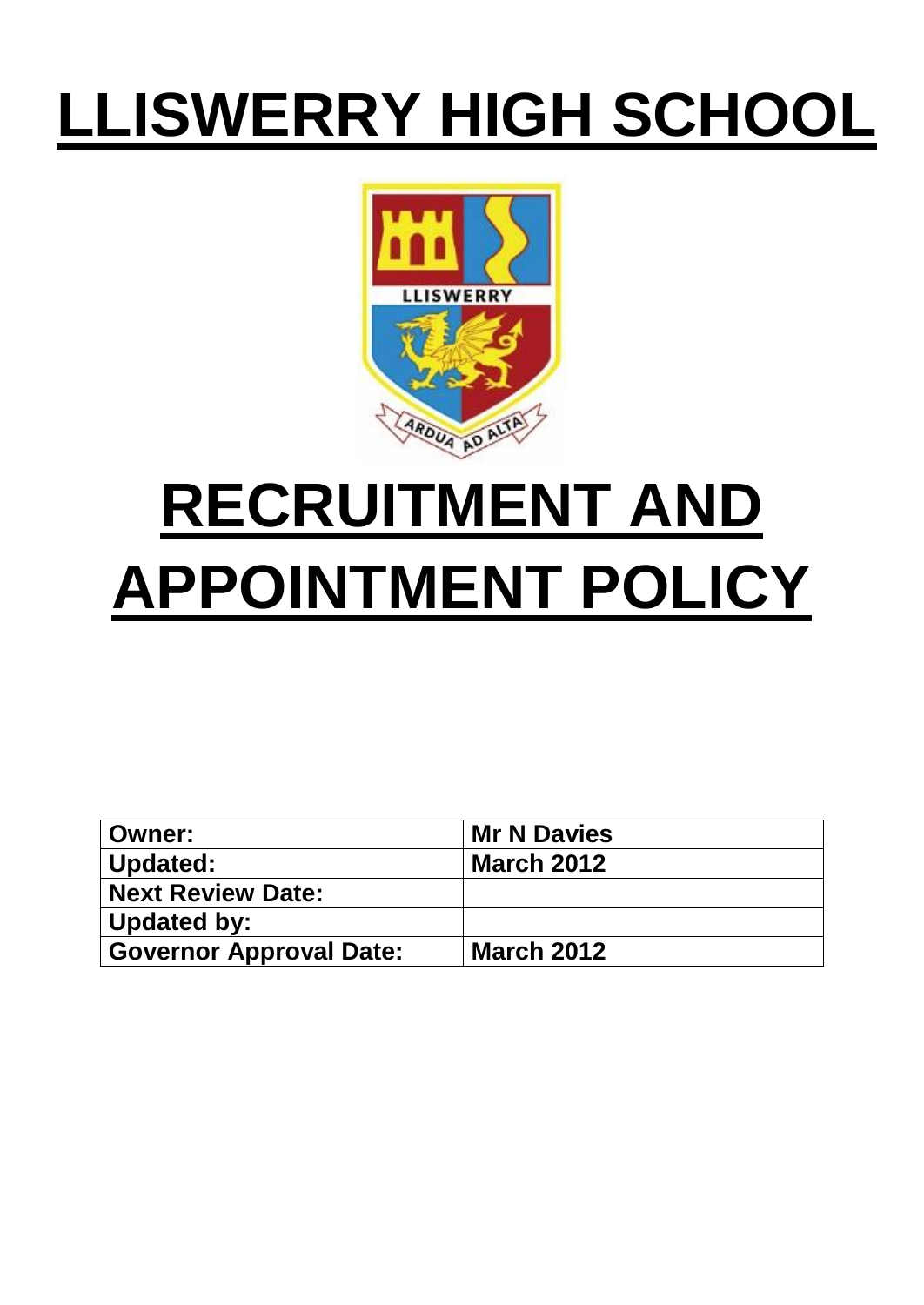# **LLISWERRY HIGH SCHOOL RECRUITMENT AND APPOINTMENT PROCEDURES**

### **Administration of the procedures**

All of the following procedures, including the writing of documentation will be administered by the Headteacher and the appropriate senior leader and line manager e.g. Head of Department. The Chair of Governors will be consulted, when necessary.

#### **Advertisement of posts**

All vacancies for permanent posts will be advertised as appropriate for the particular post (e.g. e-teach or local press). The Headteacher has power delegated by the Governors to make temporary appointments for up to one year. This is extended to vacancies for permanent posts, which arise at a point in the year when the Headteacher judges that it would be unlikely that an adequate short list could be drawn up as a result of advertising.

Advertisements will be composed by the Headteacher and the appropriate senior leader. Advertisements will contain clear, but concise details of the post, will avoid gender or other bias and, if necessary, will be bi-lingual (English and Welsh or minority language, as appropriate).

#### **Job description / person specification**

A job description / person specification will be drawn up for the post, in order to enable the candidate to make an informed application for it. This should include any particular requirements of the post (eg experience or qualifications) and details of the duties which are unique to the post over and above the standard job description of a teacher.

#### **Details to be sent to candidates**

The following will be sent to those expressing interest in the post:

- application form and inserts, as provided by the LA;
- description of the school;
- description of the department;
- $\bullet$  iob description / person specification;
- a letter from the Headteacher, inviting the candidate to support the completed application form and a letter addressing particular issues;

### **Shortlisting**

Shortlisting will be undertaken by the Headteacher , the appropriate senior leader and the Head of Department or line manager. If the number of applicants is small, the Headteacher is empowered to invite all suitable candidates to interview.

The application will be assessed on the following criteria:

- **qualifications:**
- experience;
- job description / person specification;
- clarity and presentation of the application;
- other points relevant to the particular post;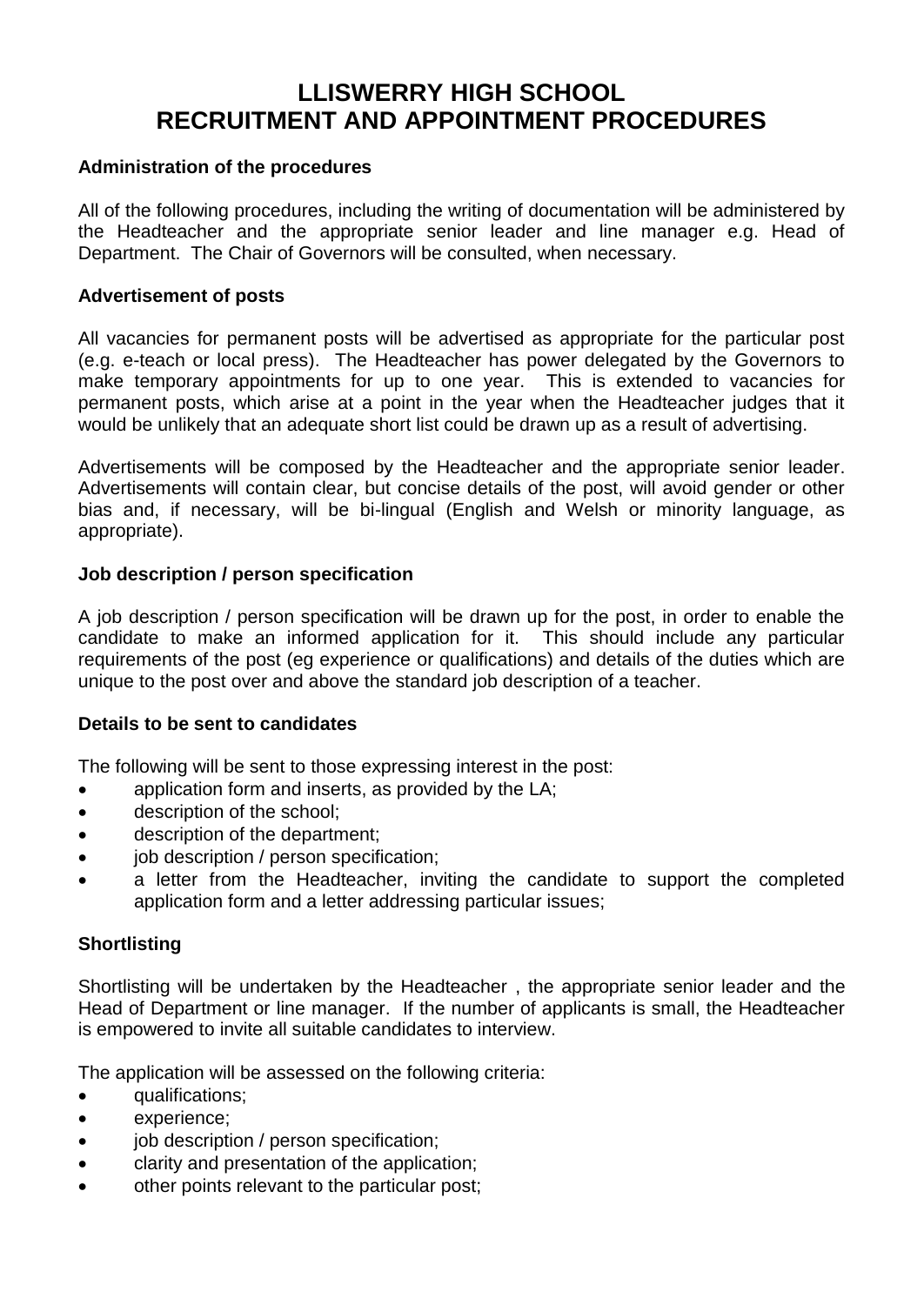guaranteed interviews for disabled candidates who meet the minimum person specification.

#### **Pre-interview administration**

Candidates will be invited to interview by e-mail or letter. The invitation will include a requirement to bring to the interview evidence of qualifications and proof of identity and residence.

At least two references will be requested for each candidate. Copies of the references will be made for the interviewing panel, but will not be circulated or discussed until after the candidate has been interviewed.

Application Forms and letters will be available for the members of the interviewing panel to read before the interviews commence.

Candidates will be given an opportunity to meet relevant staff and view the school and the department prior to the interview. This will normally be on the day of the interview, but may be in advance, if considered appropriate by the Headteacher. Candidates for the post of Headteacher, Deputy Headteacher or Assistant Headteacher will be offered an extended advance visit.

#### **Format of the interview**

The format of the selection procedure will be decided for each post by the Headteacher and senior leader, in consultation with the Chair of Governors and with regard to the nature of the post. Where appropriate, candidates may be required to make a presentation to the panel, either in advance or at the start of the interview. They may also be required to undertake a practical or written task including teaching. Reasonable adjustments will be made for disabled candidates. These activities may be used to select those candidates to proceed to the formal interview. For the post of Headteacher or Deputy Headteacher the advice of the Chief Education Officer will be sought.

The interviewing panel will consist of those governors as decided at the Governors' Annual General Meeting. However, consideration will be given to the size of the panel to ensure that it is not too large, particularly when appointing support staff.

The Head of Department or other appropriate member of staff will form part of the interview panel.

The structure of the interview, including pre-set questions, will be the same for each candidate, although any member of the panel may ask supplementary questions.

A scoring system may be used for each candidate, using criteria set for each post. The scores will be used to inform the panel's deliberations after all the candidates have been interviewed.

After all the candidates have been interviewed, the panel will try to reach a conclusion by consensus, but if necessary will make a decision by secret ballot.

Unsuccessful candidates will be offered verbal feedback either immediately or, if preferred by the candidate, by telephone within a week of the interview.